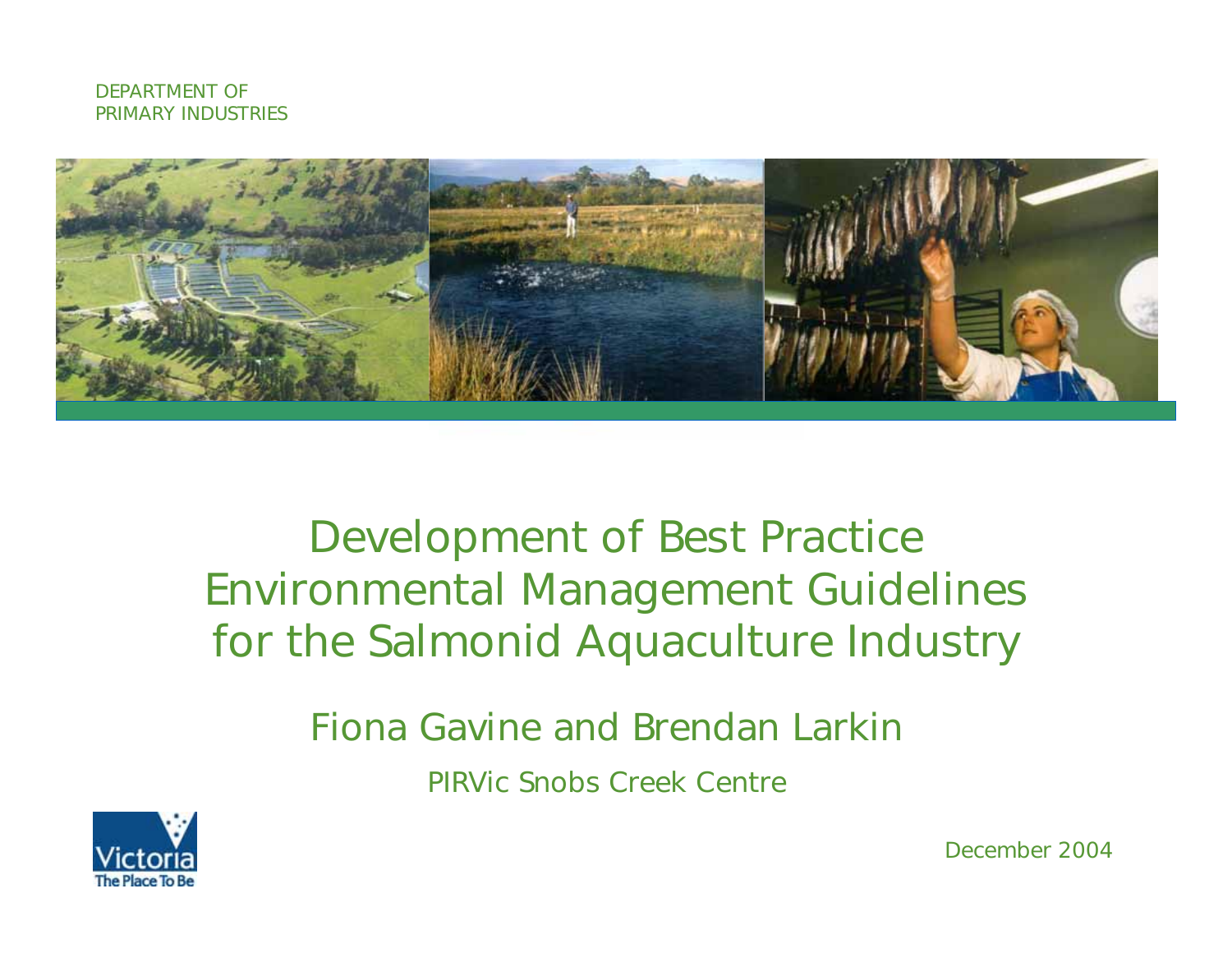## Freshwater salmonid industry in Victoria

- ◆ Commercial salmonid aquaculture industry developed during 1970's and 1980's.
- ◆ Annual production is between 1,500-2,000 tonnes of table sized fish (value \$11m).
- ◆ 200-500,000 juveniles for restocking.
- ◆ Species include:
	- Rainbow trout (95% of production)
	- Brown trout
	- Chinook salmon
	- –Brook trout and
	- –Atlantic salmon.



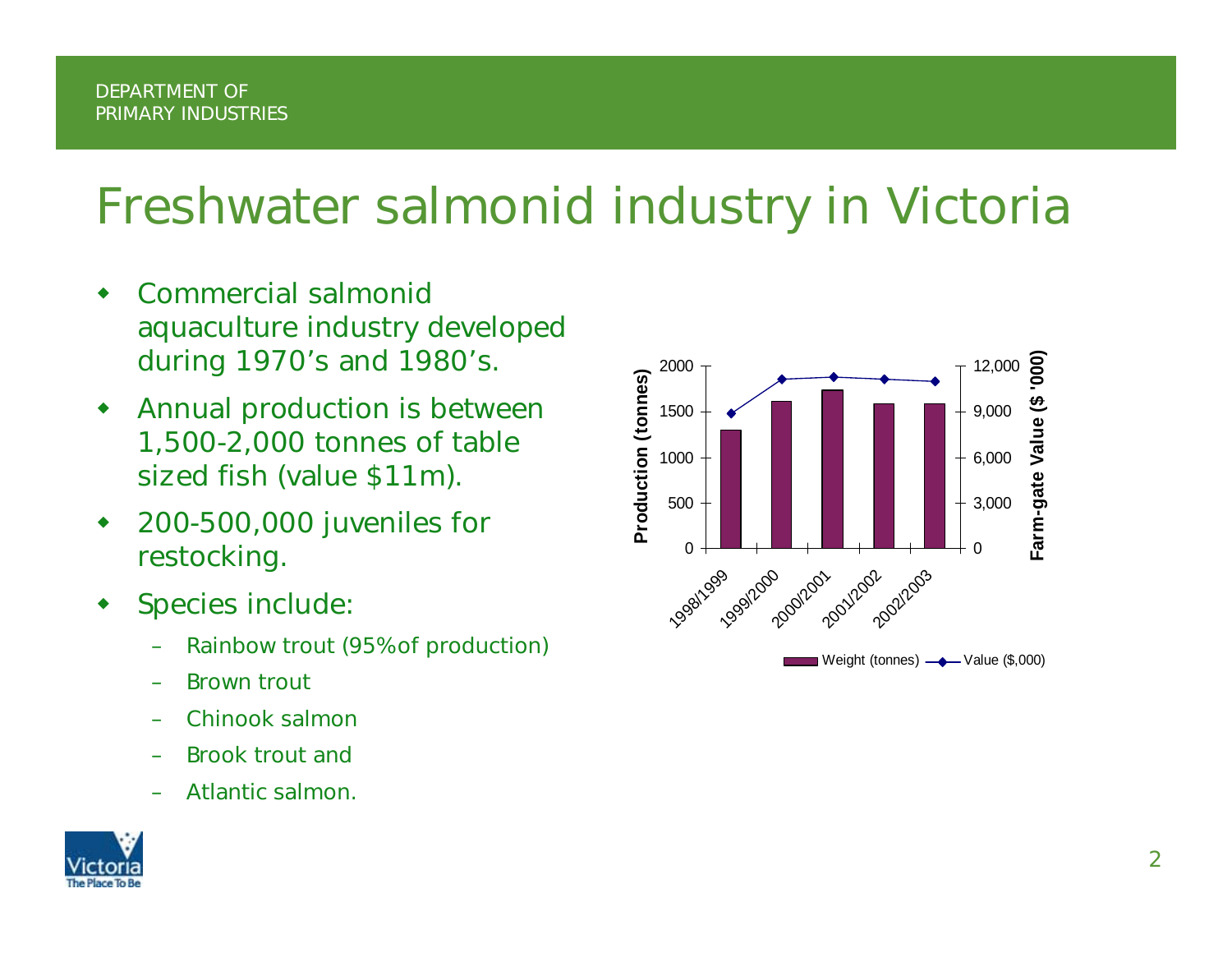### Location of farms

- ◆ In 2002/2003 there were 22 operating farms.
- ◆ 12 were located in the upper Goulburn river catchment some on regulated reaches others on unregulated tributaries.
- ۰ Upper Goulburn catchment - represents 85% of total production in tonnes.



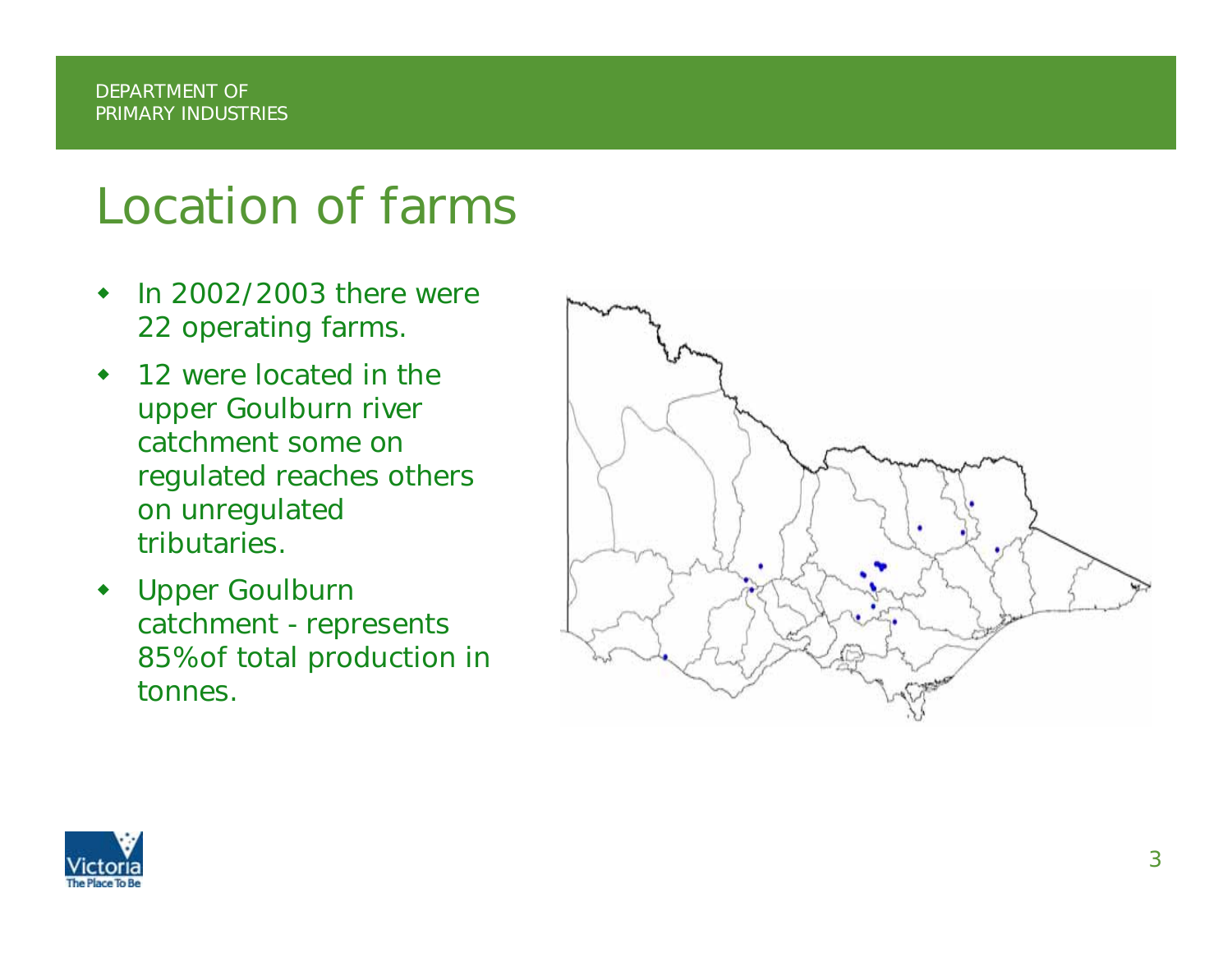# Farming Systems

- $\blacklozenge$  Principal inputs
	- – Fish; – Water; – Feeds; – Chemicals and therapeutants. Principal outputs – Fish; – Effluent water; – Wastes.**Principal Inputs Principal Pond Pond** *Salmonid farm*





 $\blacklozenge$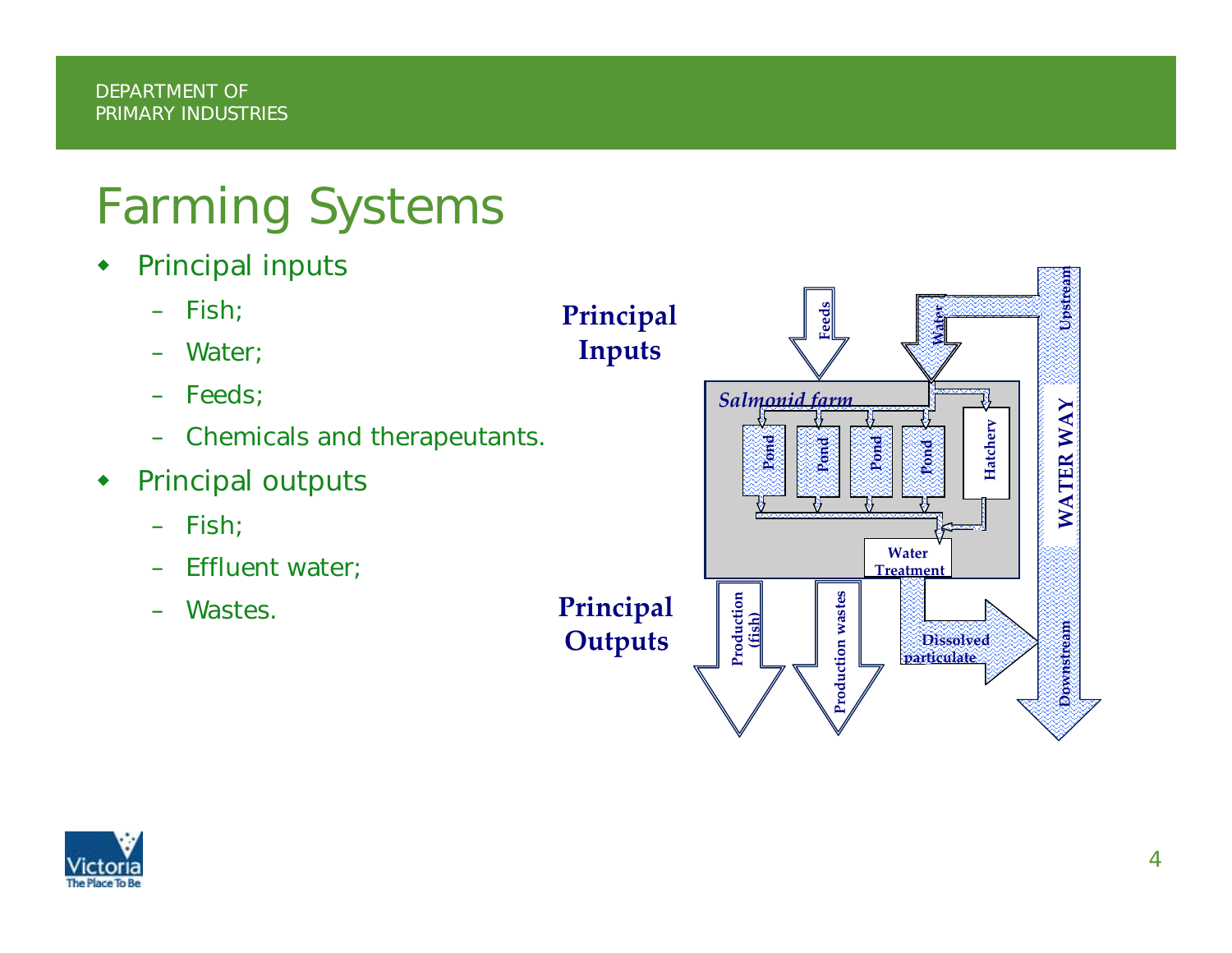### Development of BPEM Guidelines for the salmonid aquaculture industry

Key drivers

- ♦ Fisheries Victoria- outcomes of ORR review
- $\blacklozenge$  Industry - desire to secure tenure and improve environmental sustainability
- $\blacklozenge$ DSE River Health Strategy
- ♦ EPA implementation of new SEPP (Waters of Victoria)
- $\blacklozenge$ CMA Water Quality Strategies.



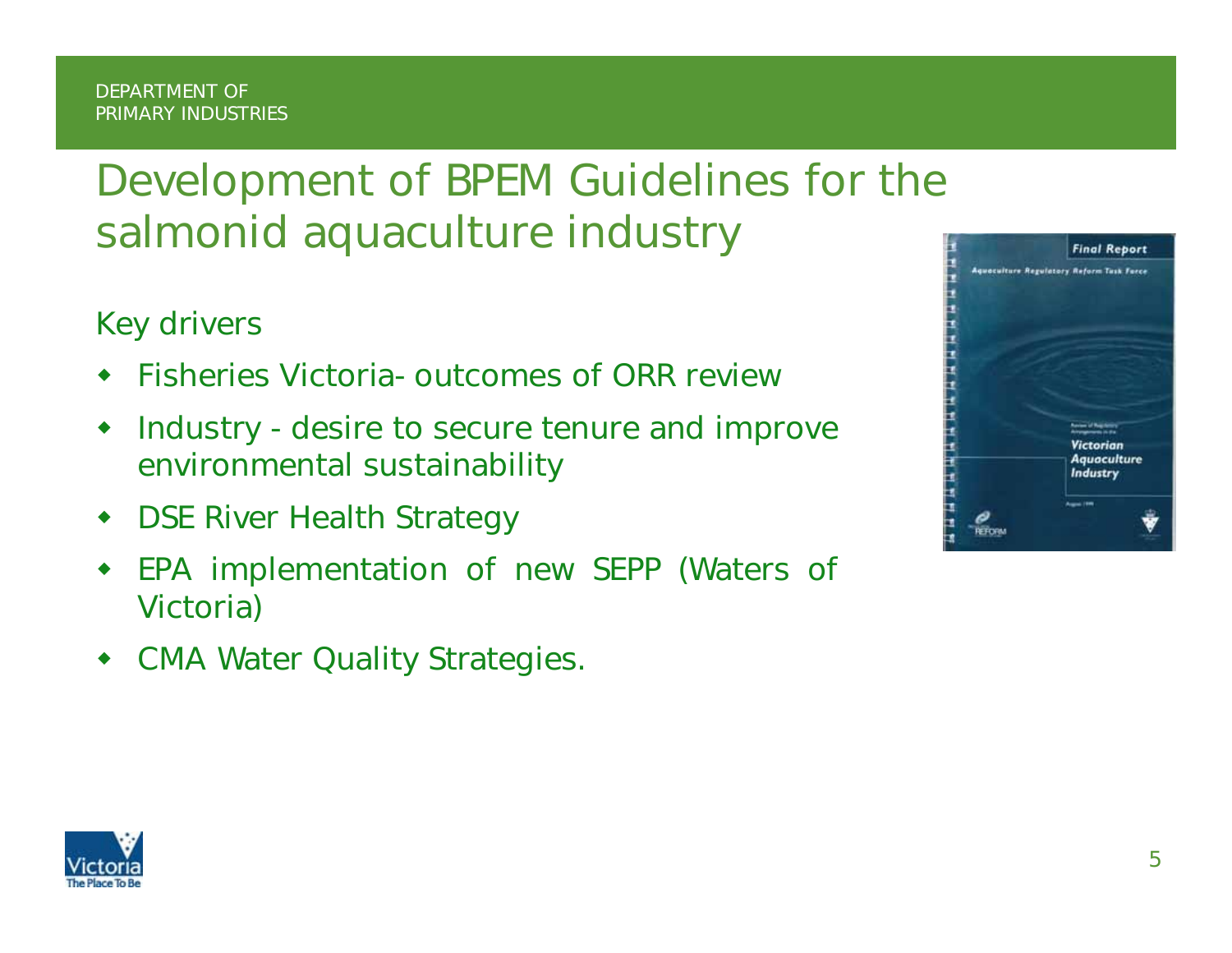## Development process

#### 1998

- $\bullet$ Healthy Waterways Program contracted EPA to develop BPEM guidelines.
- ۰ Sub-contracted Aquaculture Program, MAFRI to implement project.
- ◆ Draft BPEMG completed for EPA but industry and EPA failed to reach a consensus on the scope and content of the guidelines and they were not formally adopted.

#### 2003

- ◆ Fisheries Victoria funded Aquaculture Section, PIRVic to review and update guidelines.
- $\blacklozenge$ First draft released for comment April 2004.
- $\blacklozenge$ Final draft released July 2004.
- $\begin{array}{c} \bullet \\ \bullet \end{array}$ Signed off by EPA, FV and Industry October 2004.

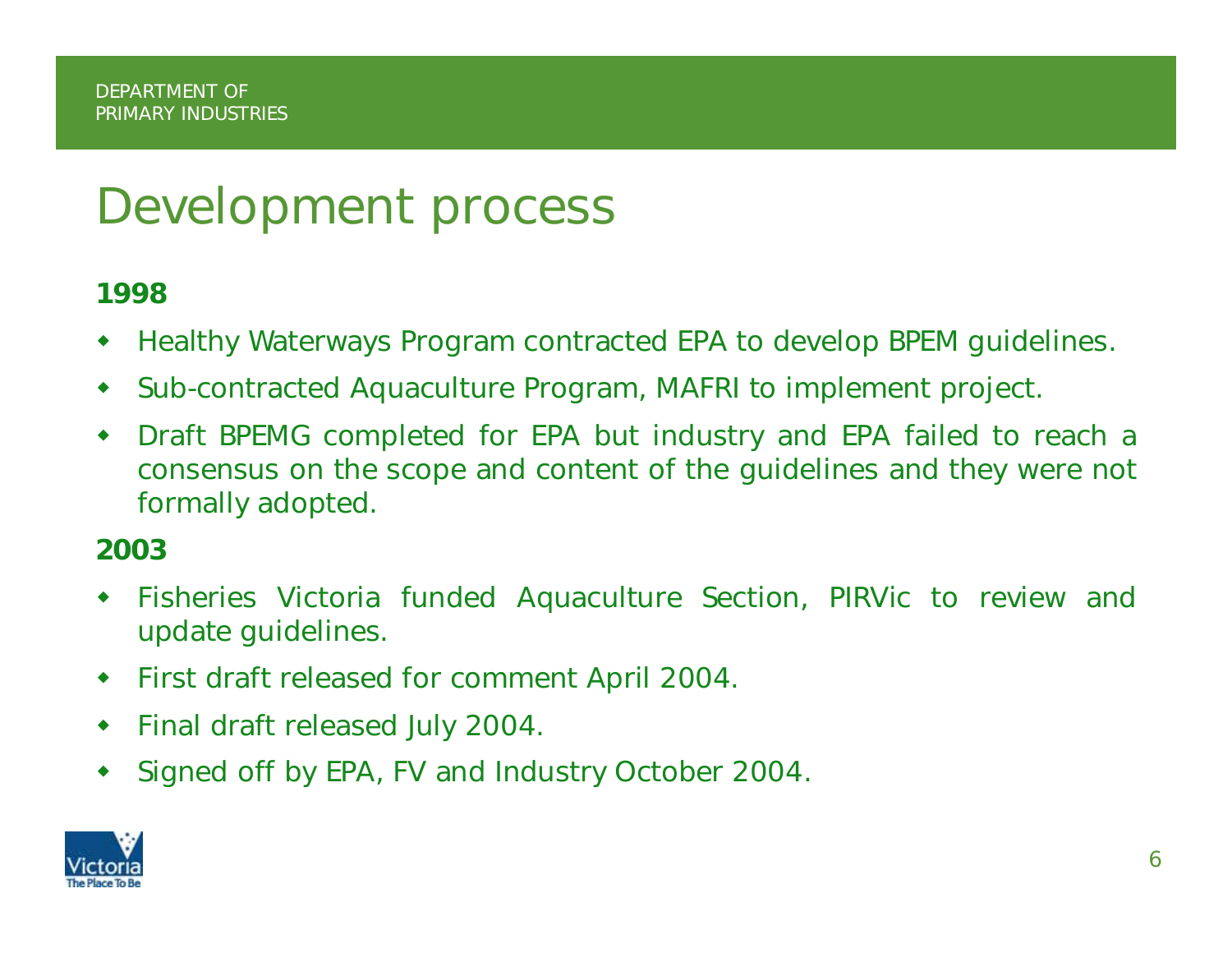# Key elements of BPEMG for salmonid aquaculture industry

- ◆ Overview of freshwater salmonid industry in Victoria.
	- –Conducted industry survey to benchmark current industry practices;
	- – Identified principal inputs and waste streams.
		- **Organic matter in effluents (including nutrients)**
		- **Solid wastes from settlement ponds;**
		- Chemicals and therapeutants
		- **Fish mortalities and processing wastes**;
		- Escaped fish;
		- П Greenhouse gas emissions.
- ◆ Overview of applicable regulations and legislation.
	- Licences required from Fisheries Victoria, EPA, Water Authorities and CMAs.

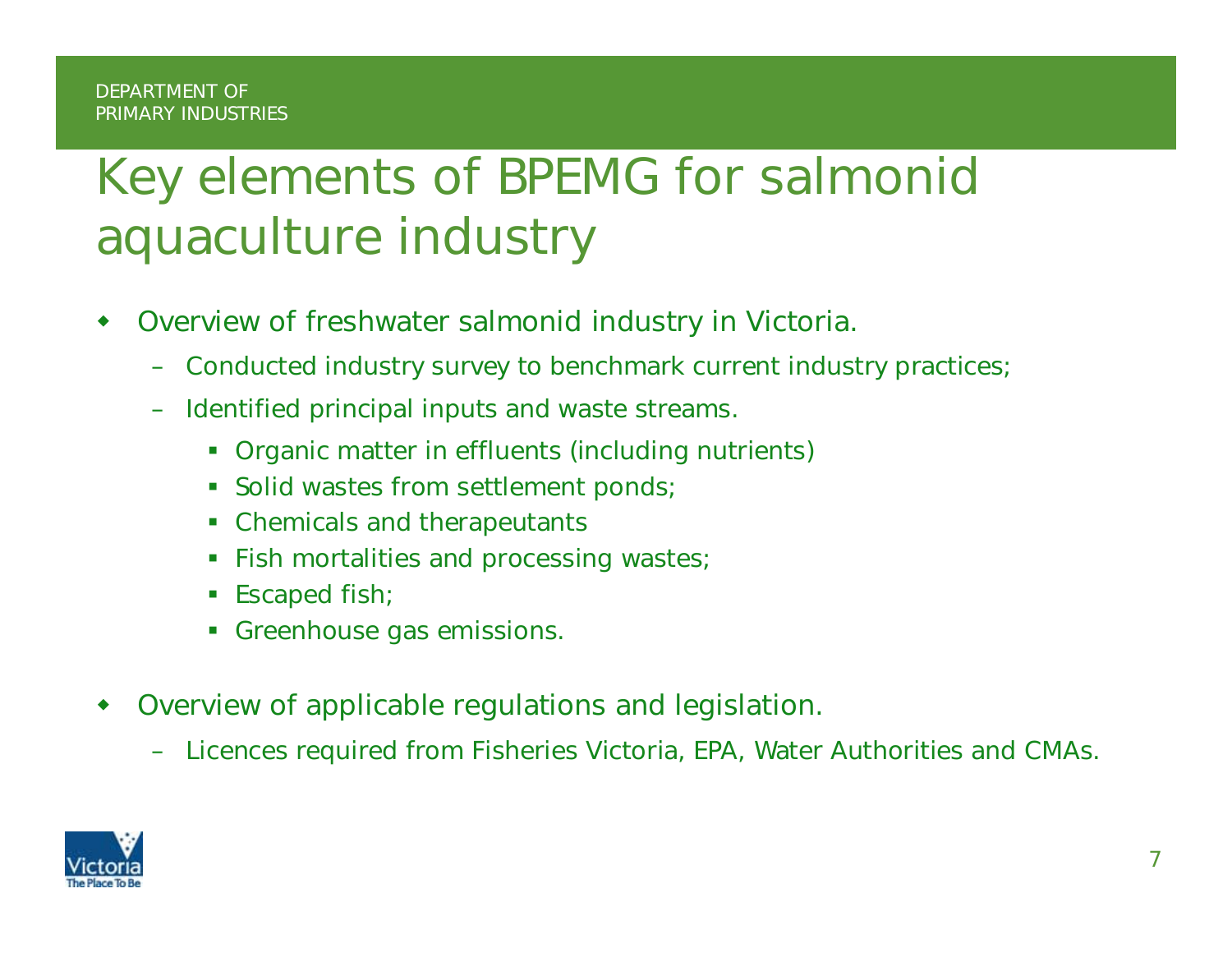# Key elements of BPEMG for salmonid aquaculture industry

- ◆ Identification of environmental issues.
	- Potential impacts of the waste streams and other issues on the environment, including:
		- **aquatic ecosystems (including SEPP beneficial uses)**
		- **Indigenous flora and fauna.**
		- Ш humans in terms of nuisance or health risks;
		- wider global environment.
- ♦ Best practice environmental management for salmonid farms
	- Documented best practice measures for waste streams and other environmental issues.
	- Data required to accurately monitor and report performance.
- ♦ Environmental management systems.

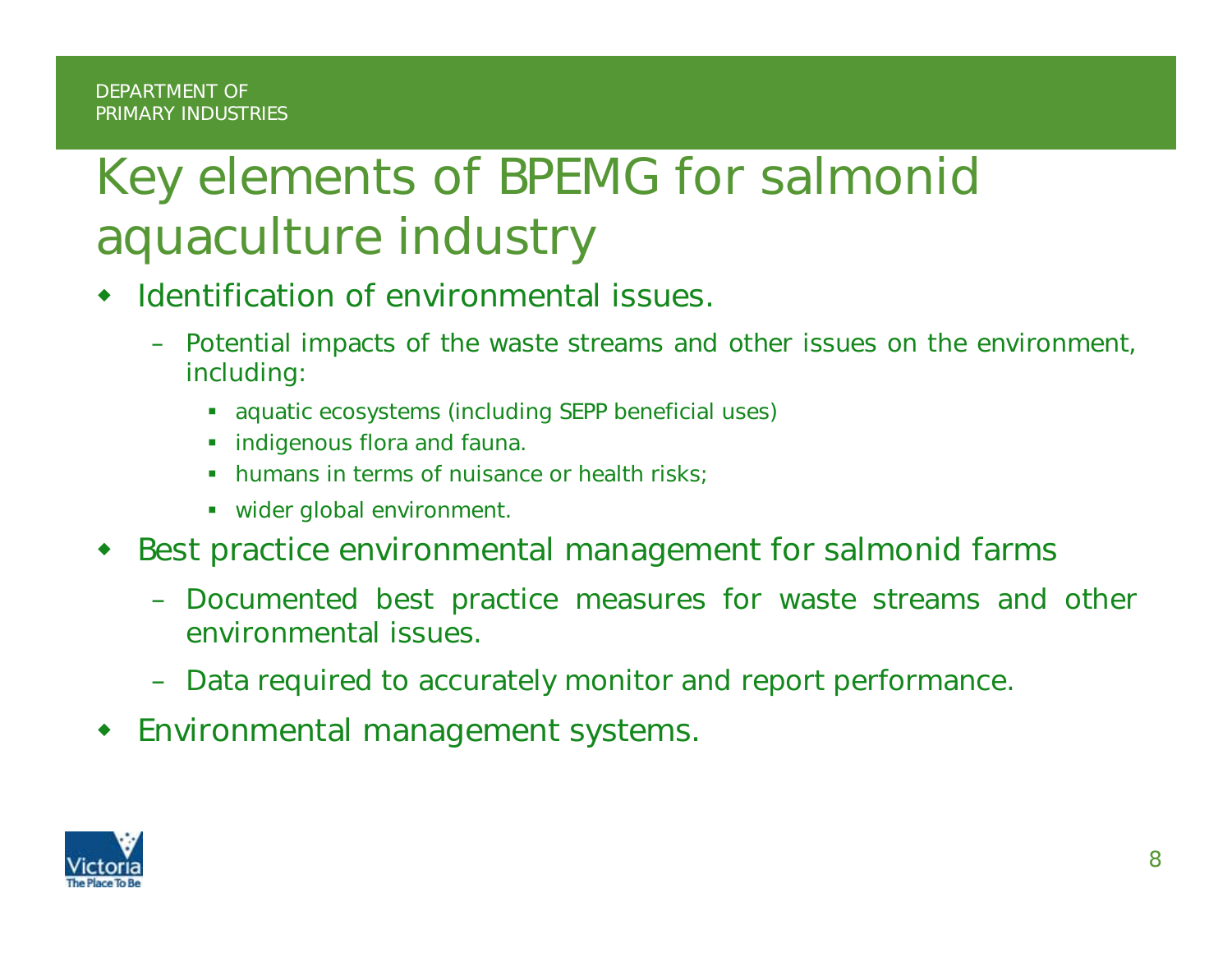## Best Practice Environmental Management for Salmonid Farms

- ◆ Cornerstone of BPEM is compliance with all relevant regulatory responsibilities.
- ◆ Definition of BPEM:
- *"Minimising the waste stream by maximising production efficiency per unit production."*
- ◆ Applied the "Waste managemen<sup>t</sup> heirarchy" to develop best practice guidelines for the issues identified.



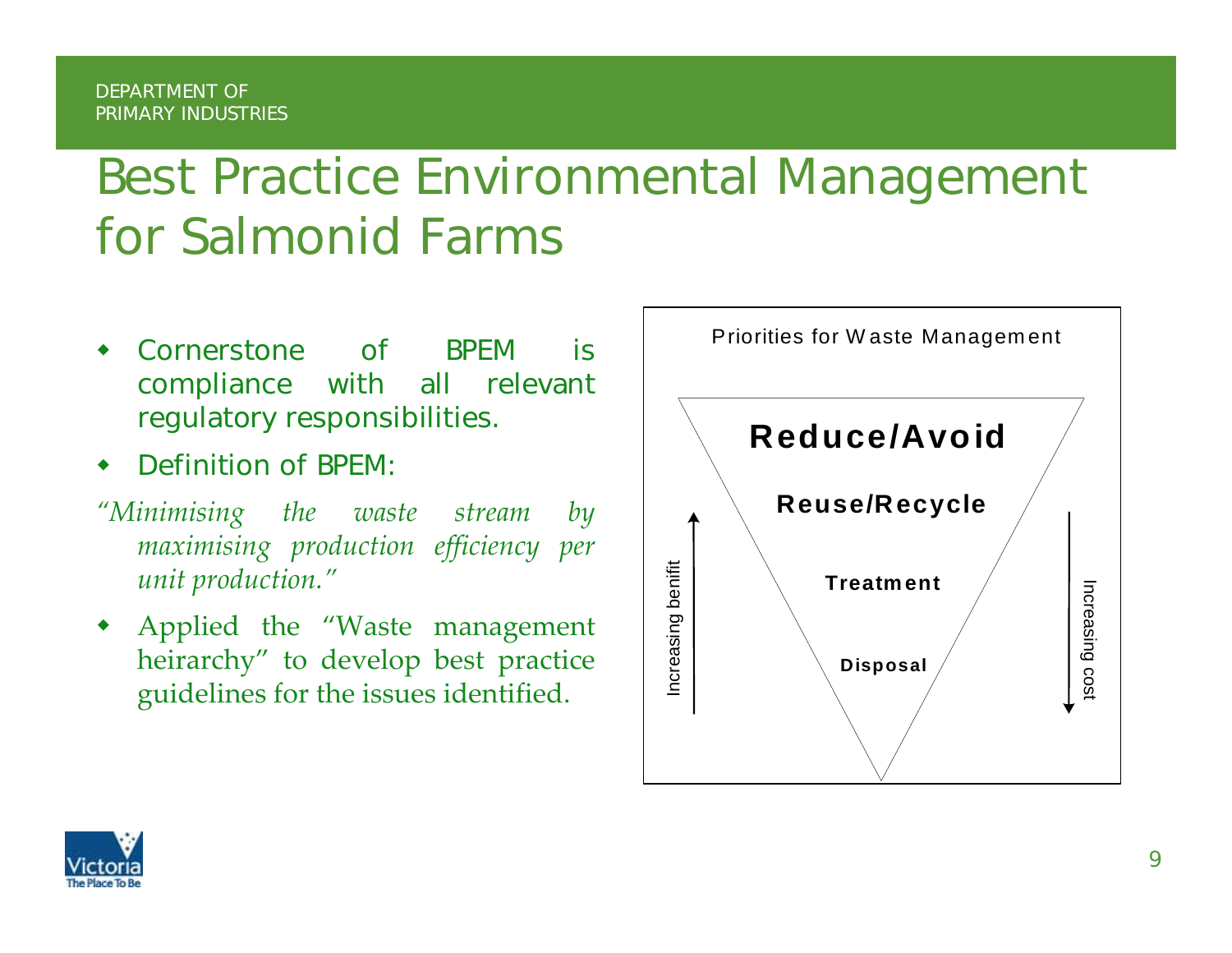# Waste Management Heirarchy applied to salmonid aquaculture waste streams

| <b>Waste stream</b>                            | Avoidance/<br>reduction | Re-use/recycle | <b>Treatment</b> | <b>Disposal</b> |
|------------------------------------------------|-------------------------|----------------|------------------|-----------------|
| Organic matter &<br>nutrients in effluents;    | V                       |                | V                |                 |
| Sludge from settlement<br>ponds;               | V                       | $\sqrt{ }$     | V                | $\mathcal{N}$   |
| Chemicals and<br>therapeutants;                | V                       |                |                  | $\mathcal{N}$   |
| Fish mortalities and<br>processing wastes; and | V                       | N              |                  | V               |
| Fish escapes.                                  | V                       |                |                  |                 |
| Greenhouse gas<br>emissions                    | V                       |                |                  |                 |

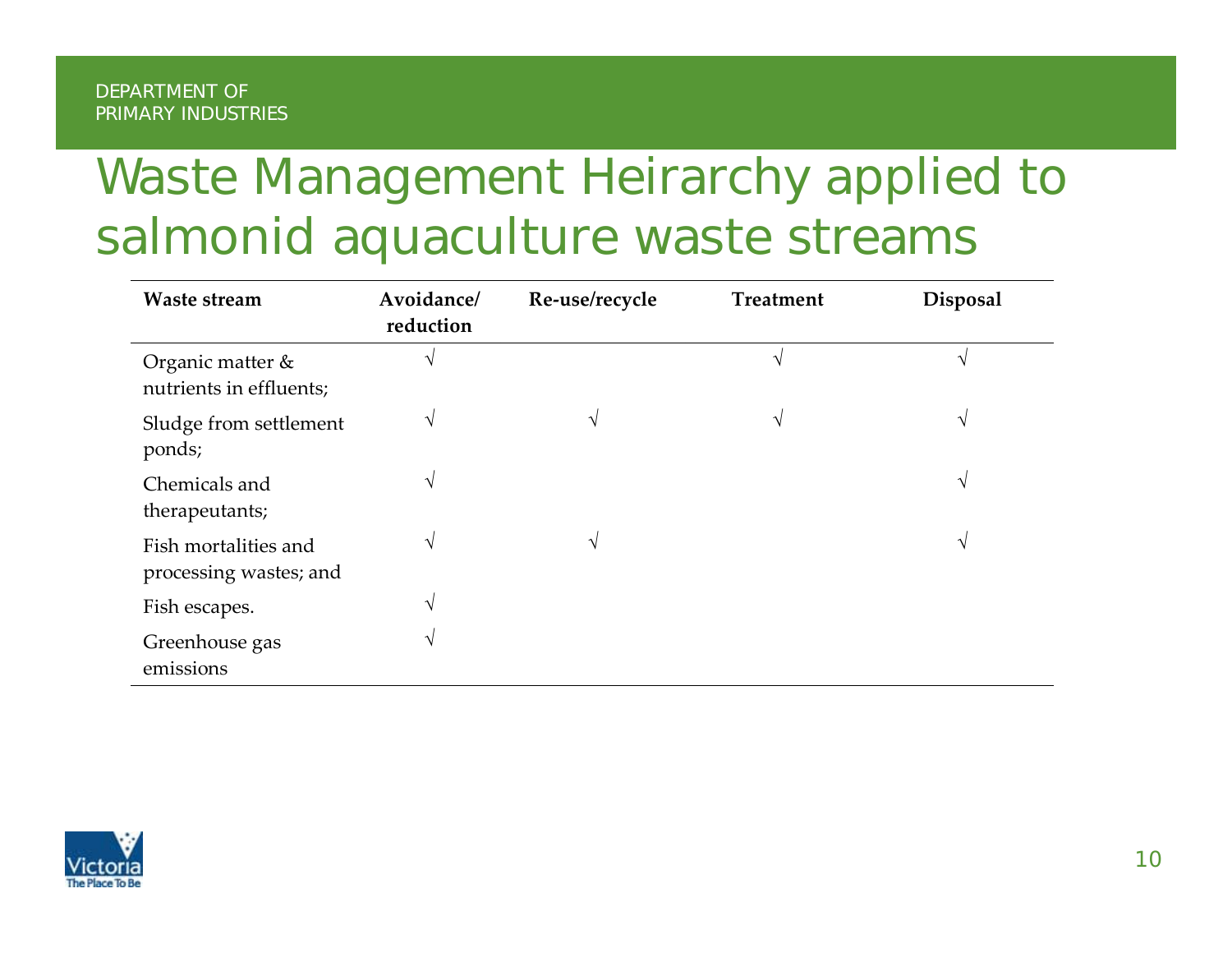### Other issues that were addressed

- ◆ Reducing impacts of water abstraction
- ♦ Minimising impacts on habitats during construction and operation.
- $\blacklozenge$ Minimising impacts on birds and other predators.
- $\begin{picture}(20,20) \put(0,0){\line(1,0){10}} \put(15,0){\line(1,0){10}} \put(15,0){\line(1,0){10}} \put(15,0){\line(1,0){10}} \put(15,0){\line(1,0){10}} \put(15,0){\line(1,0){10}} \put(15,0){\line(1,0){10}} \put(15,0){\line(1,0){10}} \put(15,0){\line(1,0){10}} \put(15,0){\line(1,0){10}} \put(15,0){\line(1,0){10}} \put(15,0){\line(1$ Minimising visual impacts
- $\blacklozenge$ Minimising noise
- $\blacklozenge$ Minimising odours
- $\begin{picture}(20,20) \put(0,0){\line(1,0){10}} \put(15,0){\line(1,0){10}} \put(15,0){\line(1,0){10}} \put(15,0){\line(1,0){10}} \put(15,0){\line(1,0){10}} \put(15,0){\line(1,0){10}} \put(15,0){\line(1,0){10}} \put(15,0){\line(1,0){10}} \put(15,0){\line(1,0){10}} \put(15,0){\line(1,0){10}} \put(15,0){\line(1,0){10}} \put(15,0){\line(1$ Compliance, monitoring and reporting.

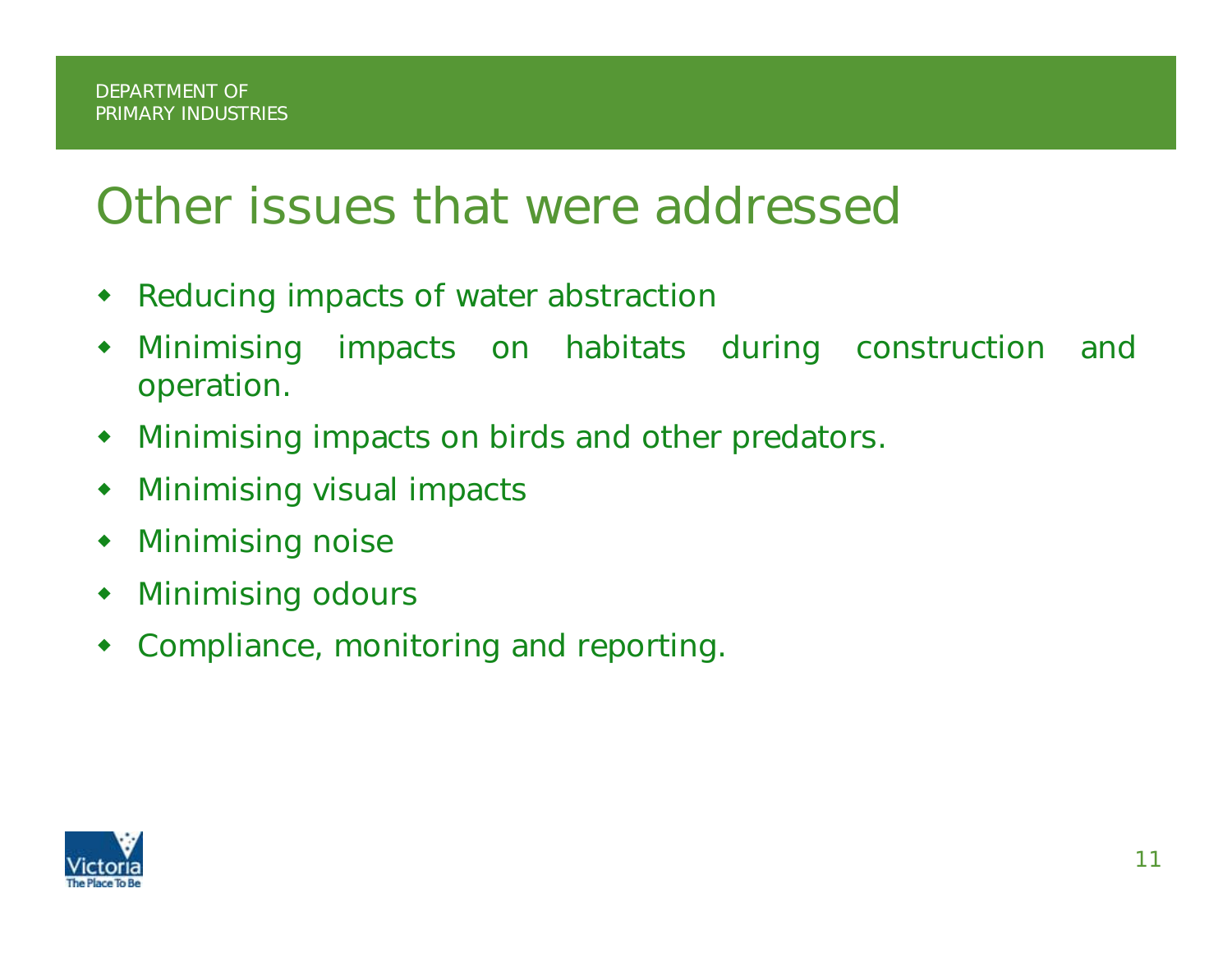- ◆ Recognised as key issue for the industry to address due to potential local and catchment-scale impacts.
- $\blacklozenge$  Industry had already achieved a significant reduction in nutrient output in the last decade due to improved management.
- $\blacklozenge$  Two ways to reduce nutrient loads in effluents:
	- REDUCE INPUTS increase efficiency of feeding.
	- TREAT EFFLUENT using appropriate technologies.



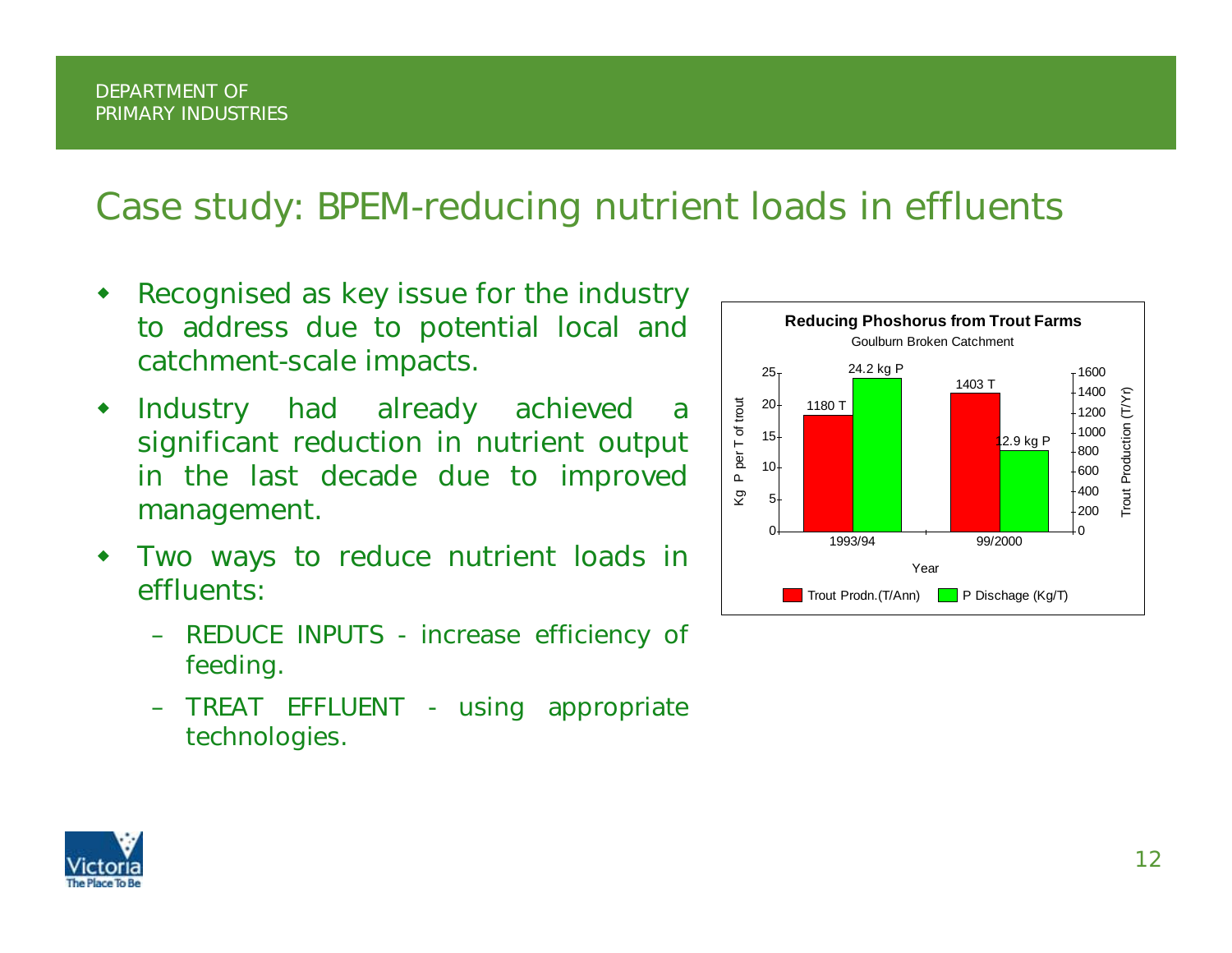- 1. REDUCE INPUTS increase efficiency of feeding (low FCR).
- Feed management
	- diet quality, feeding rates, diet size and delivery;
	- Use mass balance models to gauge performance.
- ♦ Water (oxygen) management
	- Monitor oxygen levels in water flow to assess optimal feeding rates.
- ◆ Use mass-balance models as management tool.



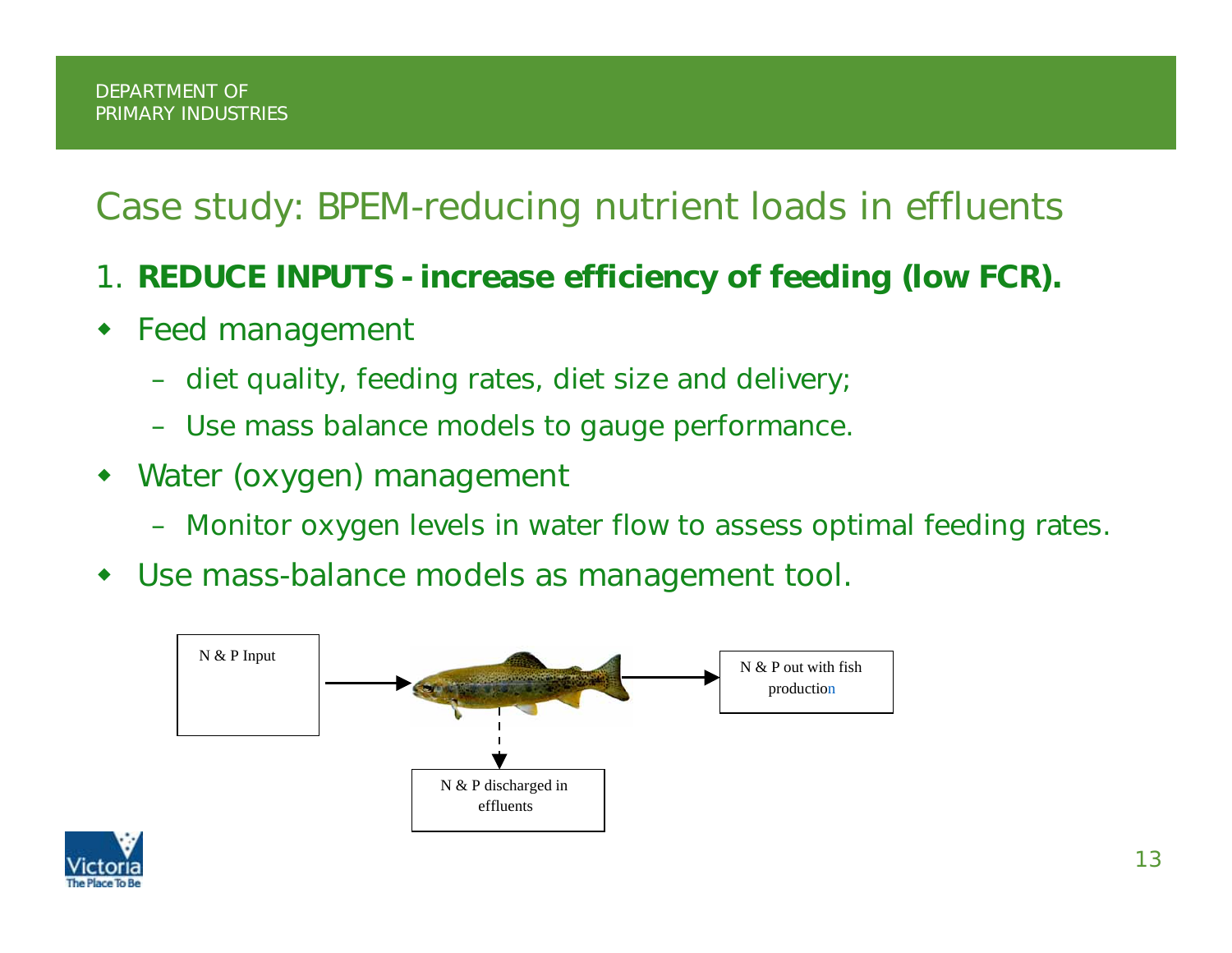#### 2. EFFLUENT TREATMENT

- ♦ Settlement ponds or filtration systems can remove solid wastes (including P) if properly designed and maintained.
- **•** Settlement cones can be installed in each pond.
- ◆ Biological filters required to reduce nitrogenous wastes.

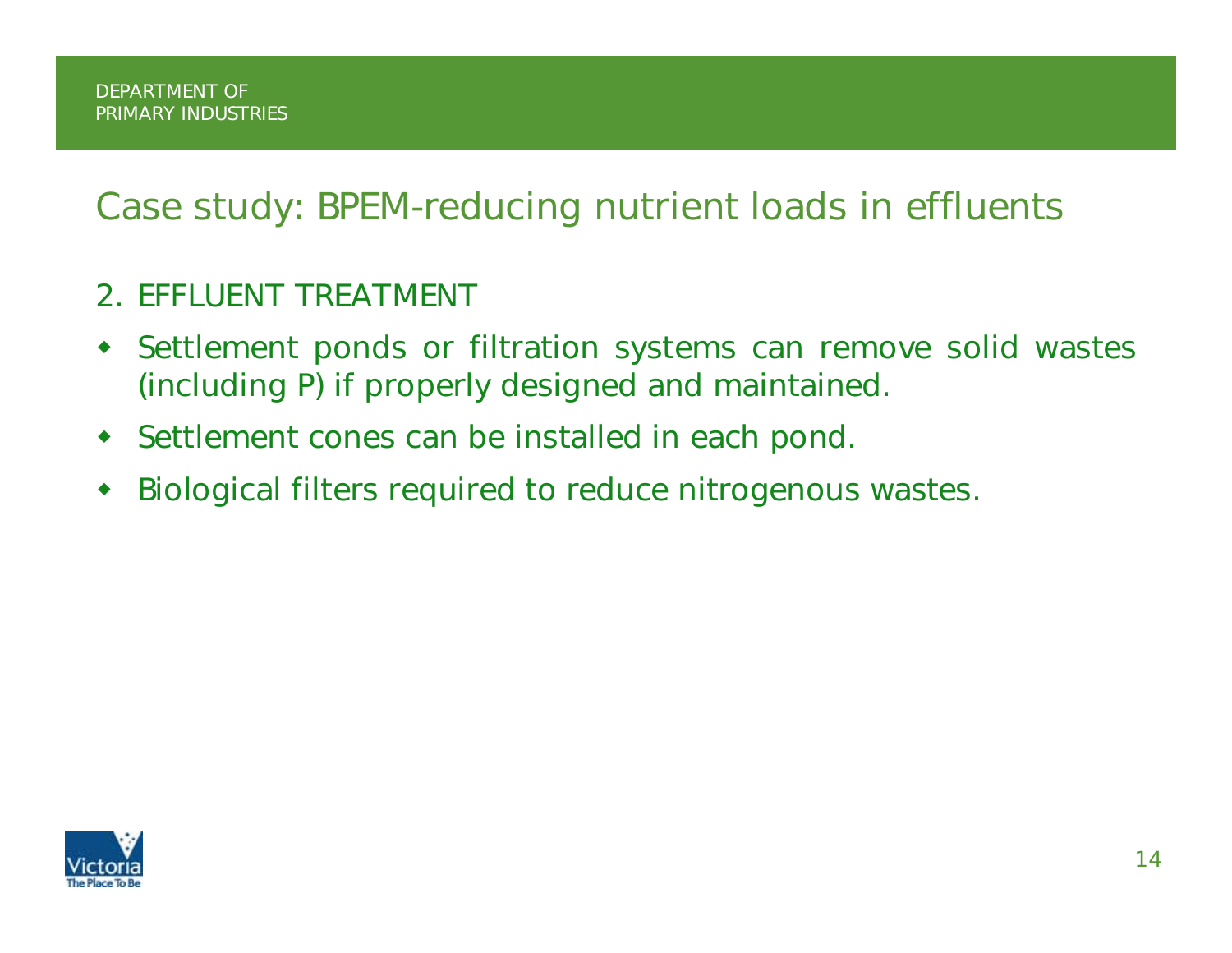#### BPEM Targets

- ♦ Minimise FCRs through efficient feed management:
	- Target: maintain FCRs below 1.2:1 (annual average)
- Use mass-balance models to calculate nutrient budgets
	- Target: Ensure P loads less than 12kgP/tonne fish produced.
- ◆ Adopt water (oxygen) management systems
	- Target: Oxygen levels should remain above desired levels for ambient temperature.
- Production should not exceed carrying capacity of farm
	- Target: Annual production to daily inflow should be around 3:1 unless appropriate technology installed.
- **Install appropriate waste treatment technologies.**